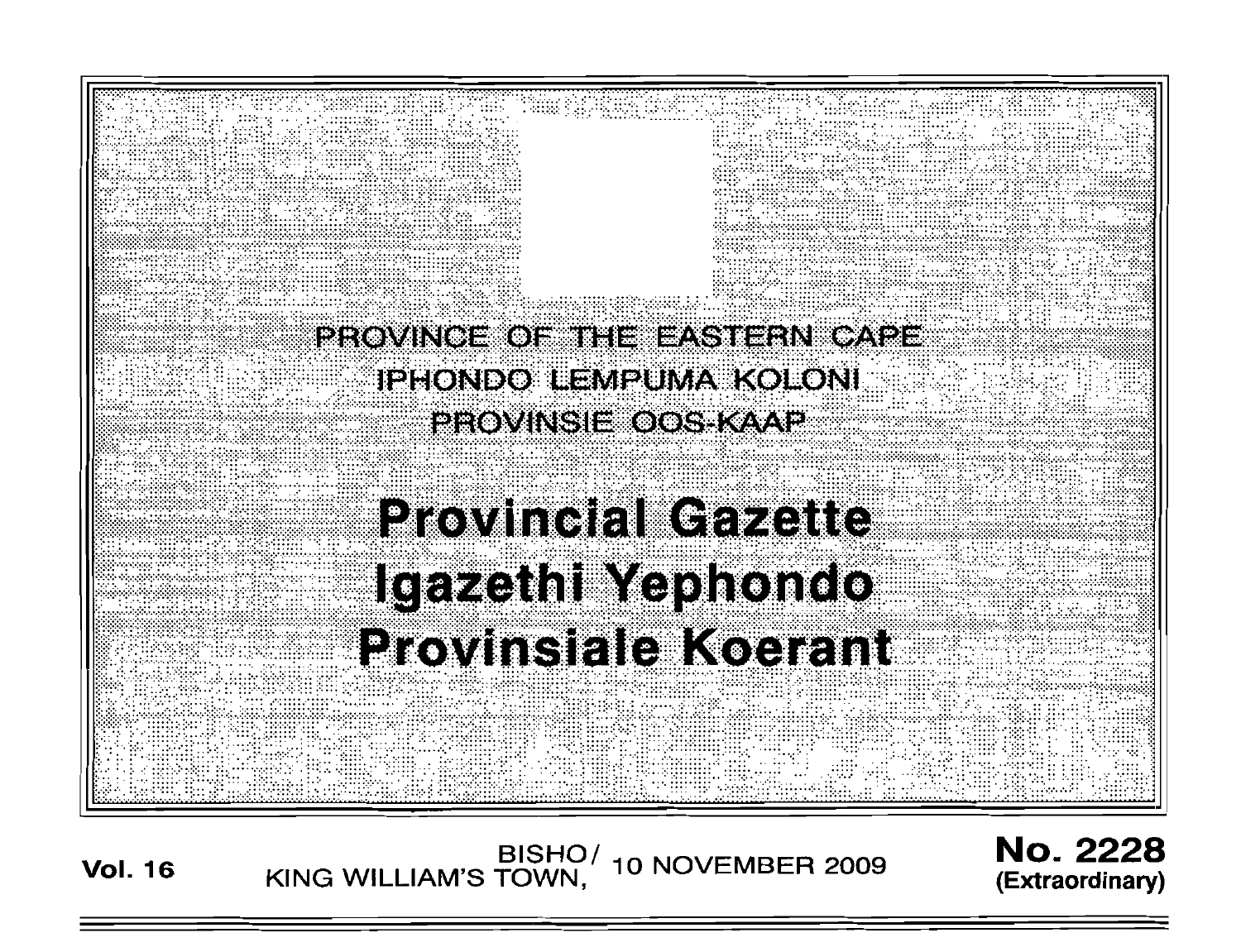## **CONTENTS • INHOUD**

| No. |                        | Page<br>No. | Gazette<br>No. |
|-----|------------------------|-------------|----------------|
|     | <b>GENERAL NOTICES</b> |             |                |
| 388 |                        |             | 2228           |
|     |                        |             | 2228           |

 $\ddot{\phantom{0}}$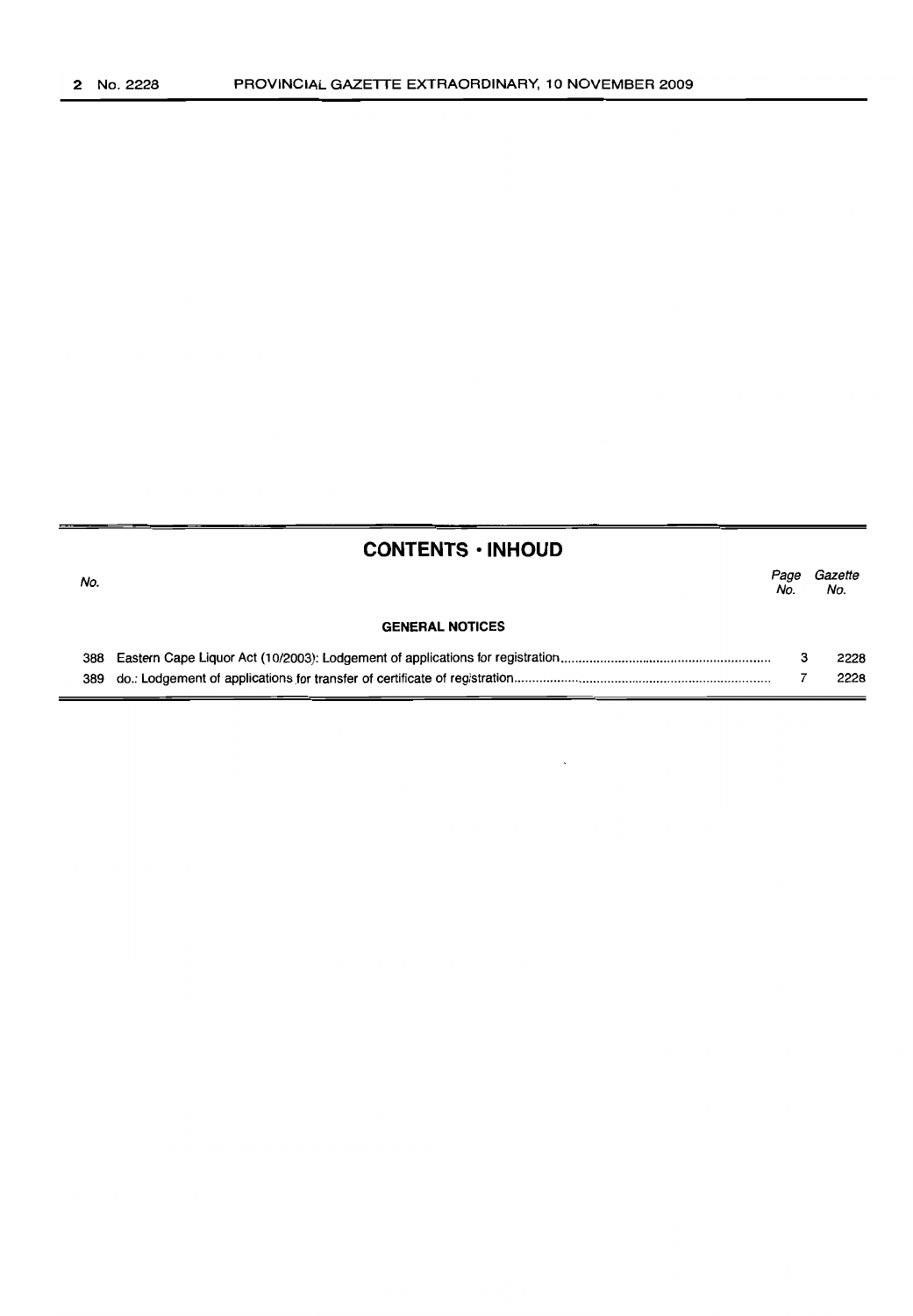# GENERAL NOTICES

No. 388

1. CM3 [Reg 4 (1)]

#### EASTERN CAPE LIQUOR ACT, 2003 (Act No. 10 of 2003) NOTICE OF LODGEMENT OF APPLICATIONS FOR REGISTRATION

Notice is hereby given that the applications for registration, particulars of which appear in the Schedule hereunder, have been lodged with the Board.

Interested parties may, free of charge, inspect any application which appears in the Schedule hereunder and may within twenty one days of this notice, lodge with the Board written representations in support of, or written objections.

### THEMBI ZONO - GXOYIYA EASTERN CAPE LIQUOR BOARD 28 October 2009

### **SCHEDULE**

| 1                                   |                  | $\overline{2}$                      | 3                                   | 4                            | 5                                                                                             |  |
|-------------------------------------|------------------|-------------------------------------|-------------------------------------|------------------------------|-----------------------------------------------------------------------------------------------|--|
| <b>Application</b><br><b>Number</b> |                  | Name and<br>number of Ward          | Kind of registration<br>applied for | Kind of liquor<br>to be sold | Name under which business is<br>to be conducted and particulars<br>of the erf, street or farm |  |
| 1.                                  | ECP 17324        | Ward 3 Nkonkobe<br>Municipality     | Consumption on and<br>off premises  | All kinds                    | Kwa Magondana's Tavern, C91<br>Chris Hani Str, Tyoksville, Fort<br>Beaufort                   |  |
| 2.                                  | ECP 17325        | Ndlambe<br>Municipality             | Special Event                       | All kinds                    | Woody Cape, Kenton On Sea<br>Beach, Kenton On Sea                                             |  |
| 3.                                  | ECP 17326        | Ward 17 Lukhanji<br>Municipality    | Consumption off<br>premises         | All kinds                    | Masonic Bottle Store, Caldewood<br>Str. Whittlesea                                            |  |
| 4.                                  | <b>ECP 17327</b> | Ward 25 Lukhanji<br>Municipality    | Consumption on and<br>off premises  | All kinds                    | Ekapa Tavern, No.7405<br>Enkululekweni, Mlungisi Loc,<br>Queenstown                           |  |
| 5.                                  | <b>ECP 17328</b> | Ward 11 Mnquma<br>Municipality      | Consumption on and<br>off premises  | All kinds                    | Jongi's Tavern, Ngquthu A/A,<br>Ndabakazi, Butterworth                                        |  |
| 6.                                  | ECP 17329        | Ward 14<br>Nyandeni<br>Municipality | Consumption on and<br>off premises  | All kinds                    | Zamabhele Tavern, Mangwaneni<br>A/A, Ngqeleni                                                 |  |
| 7.                                  | <b>ECP 17330</b> | Ward 8 Nkonkobe<br>Municipality     | Consumption on and<br>off premises  | All kinds                    | Mzamo's Tavern, Lower Blink<br>Water, Fort Beaufort                                           |  |
| 8.                                  | ECP 17331        | Ward 26 Lukhanji<br>Municipality    | Consumption on<br>premises          | Ail kinds                    | The Black Swann Theatre, 6<br>Alexandra Rd. Queenstown                                        |  |
| 9.                                  | <b>ECP 17332</b> | Ward 14 Mbashe<br>Municipality      | Consumption on and<br>off premises  | All kinds                    | Ziyaduma Tavern, Madakana Loc,<br>Ramra A/A, Willowvale                                       |  |
| 10.                                 | ECP 17333        | Ward 2 Mbashe<br>Municipality       | Consumption on and<br>off premises  | All kinds                    | Ndosi's Tavern, Good Hope,<br>Ngxakaxha A/A, Idutywa                                          |  |
| 11.                                 | ECP 17334        | Ward 31 Mnquma<br>Municipality      | Consumption on and<br>off premises  | All kinds                    | Ezweni Tavern, Manzana Loc,<br>Qina A/A, Centane                                              |  |
| 12.                                 | ECP 17335        | Ward 11 Mbashe<br>Municipality      | Consumption on and<br>off premises  | All kinds                    | Siyabonga Shebeen, Mgojweni<br>Loc, Ngadu A/A, Willowvale                                     |  |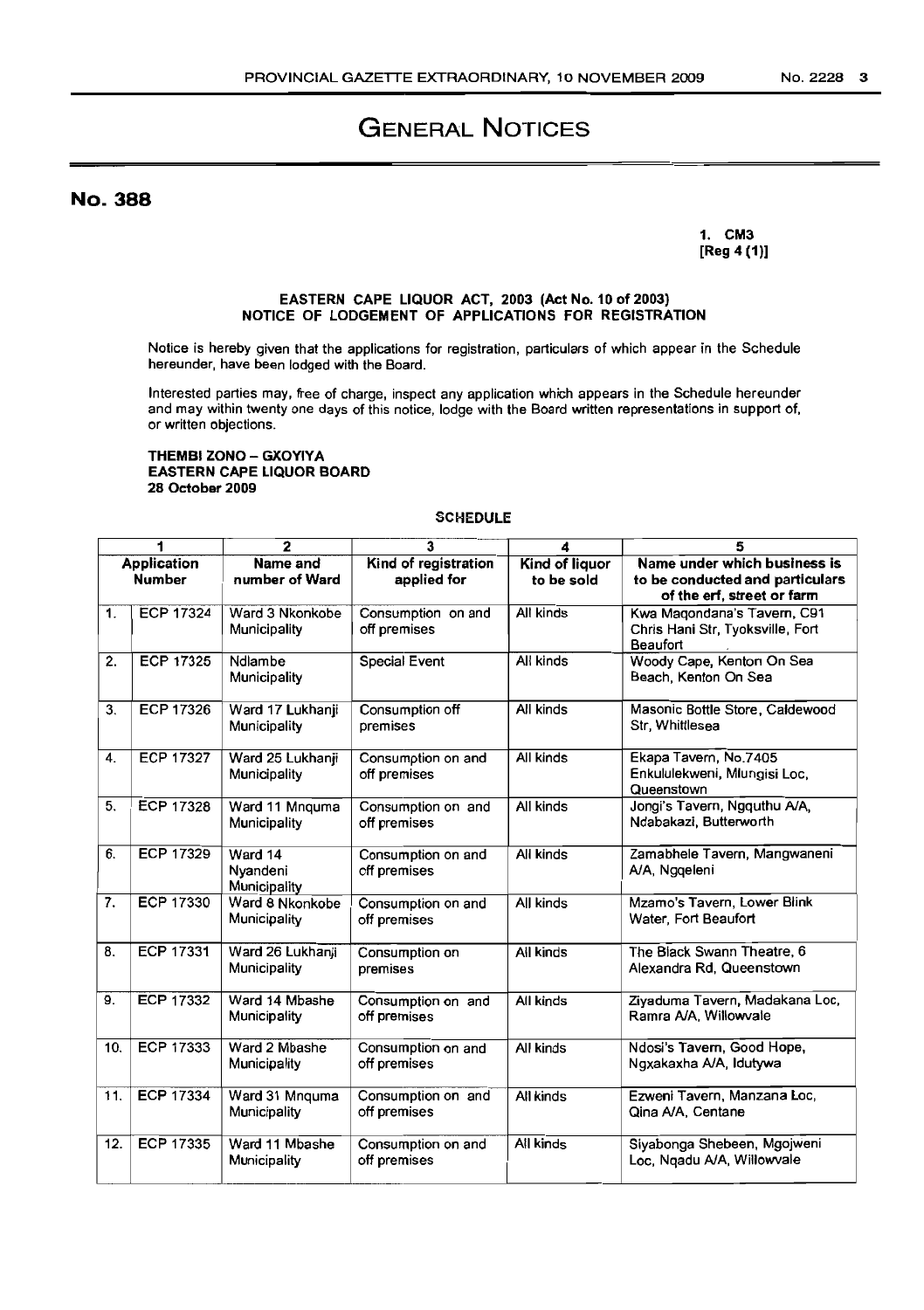| 13. | ECP 17336        | Ward 5 Mnquma<br>Municipality             | Consumption on and<br>off premises | All kinds | Zanele's Tavern, No.2280 Cuba<br>Loc, Butterworth                              |  |
|-----|------------------|-------------------------------------------|------------------------------------|-----------|--------------------------------------------------------------------------------|--|
| 14. | <b>ECP 17337</b> | Ward 9 Mbashe<br>Municipality             | Consumption on and<br>off premises | All kinds | Zinzi's Tavern, No.1 Loc,<br>Zundwane A/A, Idutywa                             |  |
| 15. | <b>ECP 17338</b> | Ward 15 Intsika<br>Yethu Municipality     | Consumption on and<br>off premises | All kinds | Siyazama Tavern, Sxotyeni Loc,<br>Googgora A/A, Tsomo                          |  |
| 16. | <b>ECP 17339</b> | Ward 12 Mbashe<br>Municipality            | Consumption on and<br>off premises | All kinds | Siyazama Tavern, Mfezane Loc,<br>Qakazana A/A, Willowvale                      |  |
| 17. | <b>ECP 17340</b> | Ward 12 Mnquma<br>Municipality            | Consumption on and<br>off premises | All kinds | White House Tavern, Mampendeni<br>Loc, Toleni A/A, Butterworth                 |  |
| 18. | ECP 17341        | Ward 2 Mnquma<br>Municipality             | Consumption on and<br>off premises | All kinds | Grand La Café, Erf 1102 Zithulele<br>Rd, Butterworth                           |  |
| 19. | <b>ECP 17342</b> | Ward 8 Mnquma<br>Municipality             | Consumption on and<br>off premises | All kinds | Noqobo Tavern, Dyushu Loc,<br>Cerhu A/A, Butterworth                           |  |
| 20. | <b>ECP 17343</b> | Ward 6 Mbashe<br>Municipality             | Consumption on and<br>off premises | All kinds | Amaxesibe Tavern, Nyandeni Loc,<br>Loto A/A, Idutywa                           |  |
| 21. | <b>ECP 17344</b> | Ward 8 Mbashe<br>Municipality             | Consumption on and<br>off premises | All kinds | Zama Zama Tavern, Xobo A/A,<br>Idutywa                                         |  |
| 22. | <b>ECP 17345</b> | Ward 25 Mbashe<br>Municipality            | Consumption on and<br>off premises | All kinds | Emandleni Tavern, Emlengeni Loc,<br>Lower Mbhangcolo A/A, Willowvale           |  |
| 23. | <b>ECP 17346</b> | Ward 6 Mbashe<br>Municipality             | Consumption on and<br>off premises | All kinds | Mbelo Tavern, Mbelo Loc, Nywara<br>A/A, Idutywa                                |  |
| 24. | <b>ECP 17347</b> | Ward 22 Mnquma<br>Municipality            | Consumption on and<br>off premises | All kinds | Weja's Tavern, Milwa Loc,<br>Cafutweni A/A, Willowvale                         |  |
| 25. | <b>ECP 17348</b> | Ward 23 Mnquma<br>Municipality            | Consumption on and<br>off premises | All kinds | Clover Tavern, Teko Fihla Loc,<br>Tutura A/A, Centane                          |  |
| 26. | <b>ECP 17349</b> | Ward 4 Intsika<br>Yethu Municipality      | Consumption on and<br>off premises | All kinds | Babe's Tavern, Tyelera A/A, St<br>Marks, Cofimvaba                             |  |
| 27. | <b>ECP 17350</b> | Ward 8 Inxuba<br>Yethemba<br>Municipality | Consumption on and<br>off premises | All kinds | Vengo's Tavern, 74 Shannon Str,<br>Michausdal, Cradock                         |  |
| 28. | <b>ECP 17351</b> | Ward 6 NMMM                               | Consumption on<br>premises         | All kinds | The Elbo Room, 48 Adam Str,<br>Charlo, Springfield, PE                         |  |
| 29. | <b>ECP 17352</b> | Ward 4 BCM                                | Consumption on and<br>off premises | All kinds | Blenz Boutique, Erf 8038, 21<br>Vincent Rd, Vincent, EL                        |  |
| 30. | <b>ECP 17353</b> | Ward 36 BCM                               | Consumption on and<br>off premises | All kinds | Emthini Tavern, 920 Tyamzashe<br>Str, Ginsberg Township, King<br>Williams Town |  |
| 31. | ECP17354         | Ward 2 Great Kei<br>Municipality          | Consumption on<br>premises         | All kinds | <b>Street Spirit Trading, Erf 886</b><br>Chintsa Drive, Chintsa East           |  |
| 32. | <b>ECP 17355</b> | Ward 38 NMMM                              | Consumption on and<br>off premises | All kinds | Veve's Tavern, 3 Sobelo Str, Kwa<br>Noxolo, PE                                 |  |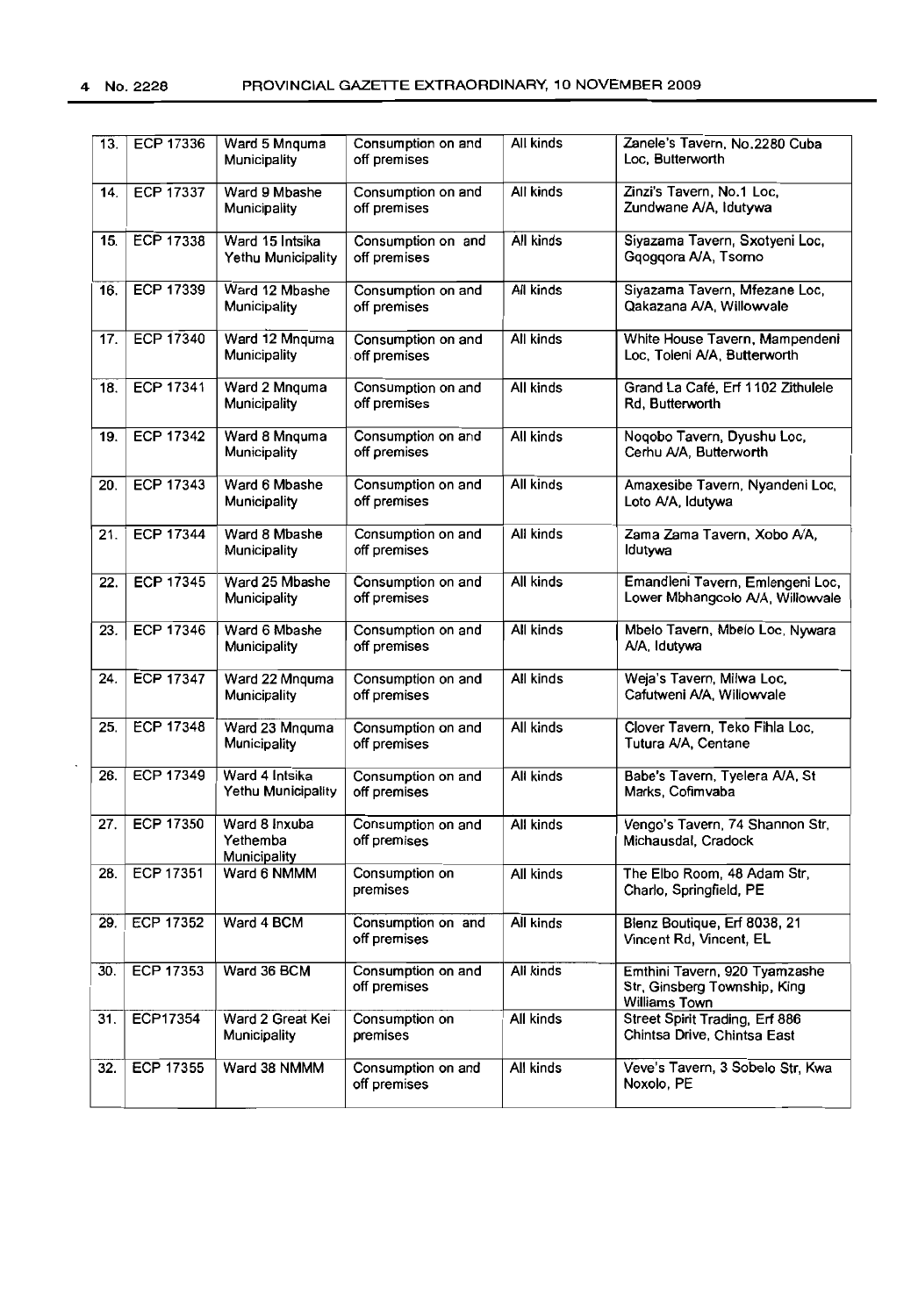| 33. | ECP 17356        | Ward 59 NMMM                                          | Consumption on and<br>off premises | All kinds | Mathabo's Place, 45 Msitsana Str,<br>N.U.7 Motherwell, PE                    |
|-----|------------------|-------------------------------------------------------|------------------------------------|-----------|------------------------------------------------------------------------------|
| 34. | <b>ECP 17357</b> | Ward 32 NMMM                                          | Consumption off<br>premises        | All kinds | Marlene's Place, 106 Renecke Str,<br>Helenvale, PE                           |
| 35. | <b>ECP 17358</b> | Ward 29 NMMM                                          | Consumption on and<br>off premises | All kinds | Mzolisto's Tavern, 12 Second<br>Avenue, Zwide, PE                            |
| 36. | <b>ECP 17359</b> | Ward 2 NMMM                                           | Consumption on<br>premises         | All kinds | Ahoy Guest Boutique, 19 La<br>Roache Dr, Humewood, PE                        |
| 37. | <b>ECP 17360</b> | Ward 4 Sundays<br><b>River Valley</b><br>Municipality | Consumption on and<br>off premises | All kinds | AJ's Tavern, 6 Kirkwood Str,<br>Paterson                                     |
| 38. | <b>ECP 17361</b> | Ward 17 NMMM                                          | Consumption on and<br>off premises | All kinds | M&S Tavern, 74 Moduka Str, New<br>Brighton, PE                               |
| 39. | <b>ECP 17362</b> | Ward 4 Ndlambe<br>Municipality                        | Consumption on and<br>off premises | All kinds | Ncibane's Tavern, 330/130 Zukiso<br>Str, Kenton on Sea                       |
| 40. | <b>ECP 17363</b> | Ward 25<br>Nyandeni<br>Municipality                   | Consumption on and<br>off premises | All kinds | Brown House Tavern, Lwandile<br>Loc, Lower Ndunguyeni A/A,<br>Nggeleni       |
| 41. | <b>ECP 17364</b> | Ward 1 NMMM                                           | <b>Special Event</b>               | All kinds | La Colline Wedding Event, Plot 151<br>Montmedy Rd, Theescombe, PE            |
| 42. | <b>ECP 17365</b> | Ward 14 Lukhanji<br>Municipality                      | Consumption on and<br>off premises | All kinds | Nombeko's Tavern, Estratweni<br>Village, Bullhoek, Whittlesea                |
| 43. | <b>ECP 17366</b> | Kouga<br>Municipality                                 | Special Event                      | All kinds | The Ruins, 32 Via Arezzio, Daisy<br>Str, PE                                  |
| 44. | ECP 17367        | Ward 14 Lukhanji<br>Municipality                      | Consumption on and<br>off premises | All kinds | Snothando's Tavern, Estratweni<br>Village, Bullhoek, Whittlesea              |
| 45. | <b>ECP 17368</b> | Ward 24 NMMM                                          | Consumption off<br>premises        | All kinds | Macagcini Spaza Shop, S38088<br>Soweto on Sea, Zwide, PE                     |
| 46. | <b>ECP 17369</b> | <b>NMMM</b>                                           | <b>Special Event</b>               | All kinds | Summer Musical Festival Beach<br>Party, Willows Resort, Marine Dr,<br>PE     |
| 47. | <b>ECP 17370</b> | Ward 14 Lukhanji<br>Municipality                      | Consumption on and<br>off premises | All kinds | Nosizwe Tavern, Bullhoek Village,<br>Kamastone, Whittlesea                   |
| 48. | ECP 17371        | Ward 14 Lukhanji<br>Municipality                      | Consumption on and<br>off premises | All kinds | Nombuyiselo's Tavern, Estratweni<br>Village, Bulhoek, Whittlesea             |
| 49. | ECP 17372        | Ward 1 NMMM                                           | Consumption on<br>premises         | All kinds | La Colline, Plot 151 Montmedy Rd,<br>Theescombe, PE                          |
| 50. | <b>ECP 17373</b> | Ward 9 Amahlathi<br>Municipality                      | Consumption on and<br>off premises | All kinds | Daddy's Tavern, 86 Ezizeni<br>Extension, Ndakana, Frankfort                  |
| 51. | <b>ECP 17374</b> | Ward 47 NMMM                                          | Consumption on and<br>off premises | All kinds | Monza's Tavern, 25 Skwatsha Str,<br>Piece Village, Kwa Nobuhle,<br>Uitenhage |
| 52. | <b>ECP 17375</b> | Ward 44 NMMM                                          | Consumption on and<br>off premises | All kinds | Eluzukweni Tavern, 33 Jayiya Str,<br>Kwa Nobuhle, Uitenhage                  |
|     |                  |                                                       |                                    |           |                                                                              |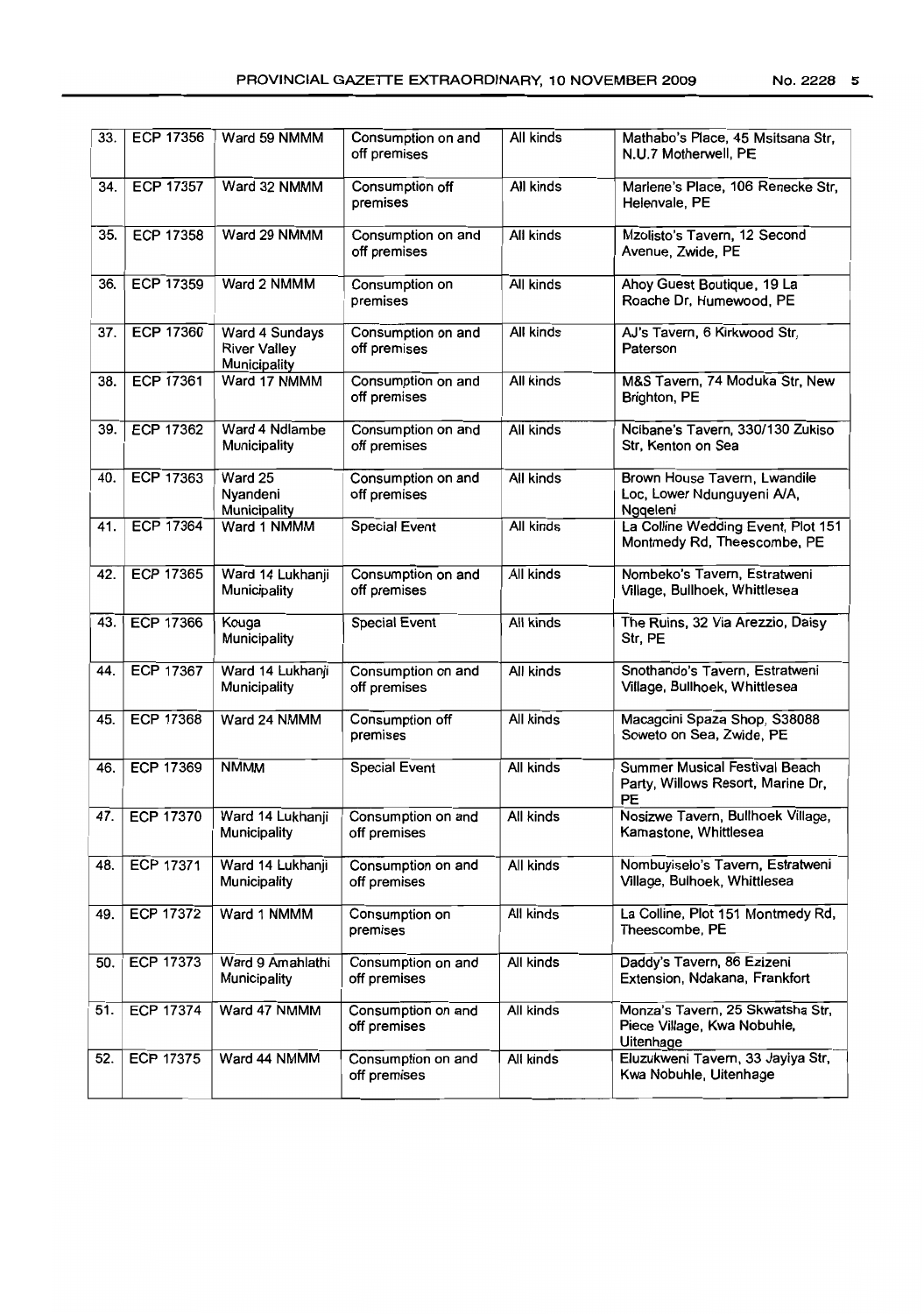| 53. | ECP 17376        | Ward 48 NMMM                         | Consumption on<br>premises         | All kinds | Drailezabar, 15 Sellick Str.<br>Uitenhage                               |
|-----|------------------|--------------------------------------|------------------------------------|-----------|-------------------------------------------------------------------------|
| 54. | <b>ECP 17377</b> | Ward 52 NMMM                         | Consumption off<br>premises        | All kinds | KLC Liquor Store, 21 Loerie Rd,<br>Despatch                             |
| 55. | <b>ECP 17378</b> | Ward 5 Port St<br>Johns Municipality | Consumption on and<br>off premises | All kinds | Ncedo Tavern, Sicambeni Loc,<br>Caguba A/A, Port St Johns               |
| 56. | <b>ECP 17379</b> | Ward 20 BCM                          | Consumption on and<br>off premises | All kinds | Nzuki's Tavern, 4843 N.U.8,<br>Mdantsane                                |
| 57. | <b>ECP 17380</b> | Ward 59 NMMM                         | Consumption on and<br>off premises | All kinds | Bossie's Tavem, 21 Lusizi Str.<br>N.U.6 Motherwell, PE                  |
| 58. | <b>ECP 17381</b> | Ward 13<br>Nyandeni<br>Municipality  | Consumption on and<br>off premises | All kinds | Khayalethu Bottle Store,<br>Njwezweni Loc, Zixholosini A/A,<br>Nggeleni |
| 59. | ECP 17382        | Ward 4 Mhiontio<br>Municipality      | Consumption on and<br>off premises | All kinds | Sakhumzi Tavern, Sidwadweni<br>Loc. Tsolo                               |
| 60. | ECP 17383        | Ward 24<br>Nyandeni<br>Municipality  | Consumption on and<br>off premises | All kinds | Nxuba's Tavem, Ngonyameni Loc,<br>Mfundweni A/A, Nggeleni               |

 $\sim$